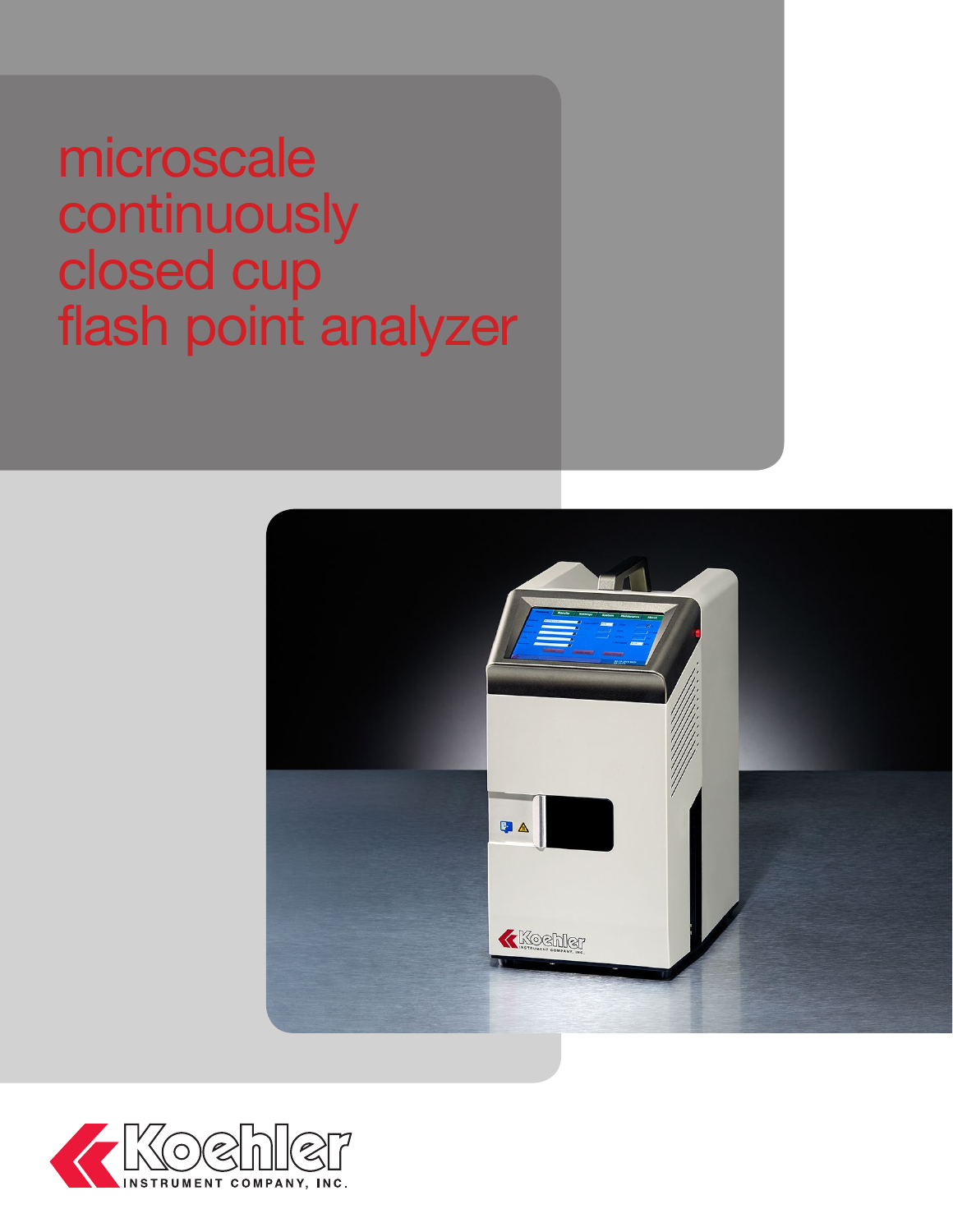## microscale continuously closed cup flash point analyzer

Adjust the temperature of the oven in the test room to which is at least 18°C lower than the expected flash point. Inject the sample into the sample cup and ensure the temperature of the sample and the sample cup are at least 18°C lower than the expected flash point. Cool the sample and the cup, if necessary. Then form a not sealed closed test chamber by raising the sample cup towards the oven.

After closing the test chamber, the temperature difference between the sample and oven is no more than 1°C. After every ignition, get proper amount of air into the test chamber for the next ignition with oxygen. The pressure in the not sealed closed test chamber should be ambient atmospheric pressure, except the short period of air introduction and when the temperature achieves flash point. The pressure increase comes after the discharge of arc, so every time after arc discharges the chamber's atmospheric pressure is higher than ambient atmospheric pressure. And when the pressure increase exceeds the specified limit, record the temperature as flash point which has not been corrected.

### applications

The instrument is widely used in the flash point measurement of petroleum products,transformer oil, turbine oil, paint, perfumes, wood preservative oil, aromatic oil, animal and vegetable oil, pesticide emulsifier, high viscosity materials, plasticizers and other substances. In addition, Pensky-Martens closed cup method and rapid equilibrium closed cup method are feasible on this instrument by changing parameters. The correlation between these methods is excellent.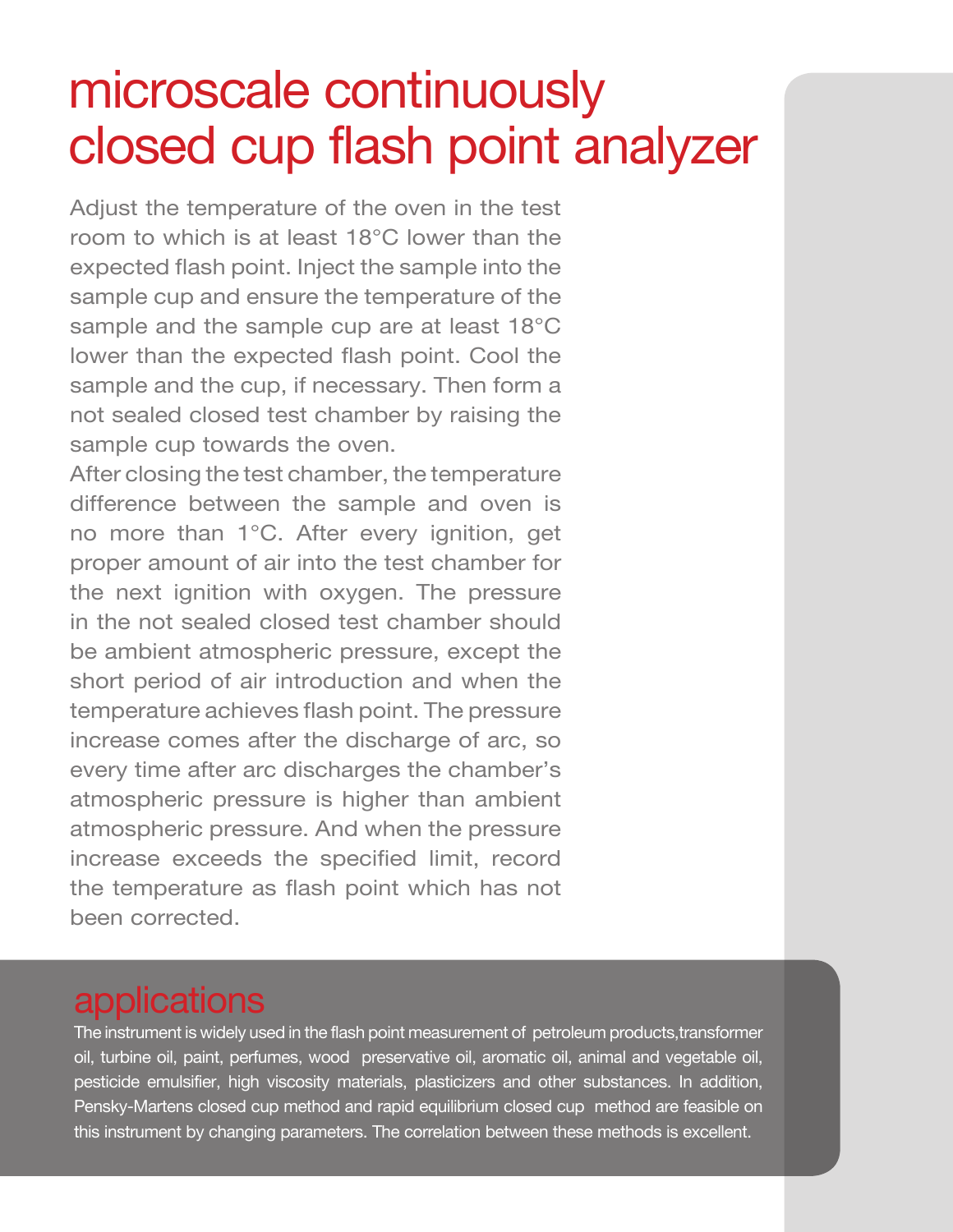### key features

#### **Fully Automatic**

- Automatic determination of flash points
- Automatic corrections for ambient atmospheric pressure

#### **Small Sample Size**

- Required amount of sample for test is 1mL or 2mL
- Less sample demand, lower test cost and less pollution

#### **High Performance**

- Continuously closed cup operation with high safety and no open flame
- Built-in refrigeration module with high efficiency

#### **Industrial Touch Screen User Interface**

- 7-inch Color Touch Screen is built-in
- Built-in standard test methods which can be correlated to other closed cup methods
- Real-time display of temperature and pressure curves

#### **USB & Network Connections**

- RS232 interface for connection to Thermal Printer
- USB interface for connection with mouse or storage device
- Internet (Ethernet) Line



### test method

**ASTM D6450** This test method covers the determination of the flash point of fuel oils, lube oils, solvents, and other liquids by a continuously closed cup tester. The measurement is made on a test specimen of 1 mL. This test method utilizes a closed but unsealed cup with air injected into the test chamber and is suitable for testing samples with a flash point from 10°C to 250°C.

**ASTM D7094** This test method covers the determination of the flash point of fuels including diesel/biodiesel blends, lube oils, solvents, and other liquids by a continuously closed cup tester utilizing a specimen size of 2mL, cup size of 7mL, with a heating rate of 2.5°C per minute. This test method utilizes a closed but unsealed cup with air injected into the test chamber and is suitable for testing samples with a flash point from 35°C to 225°C.